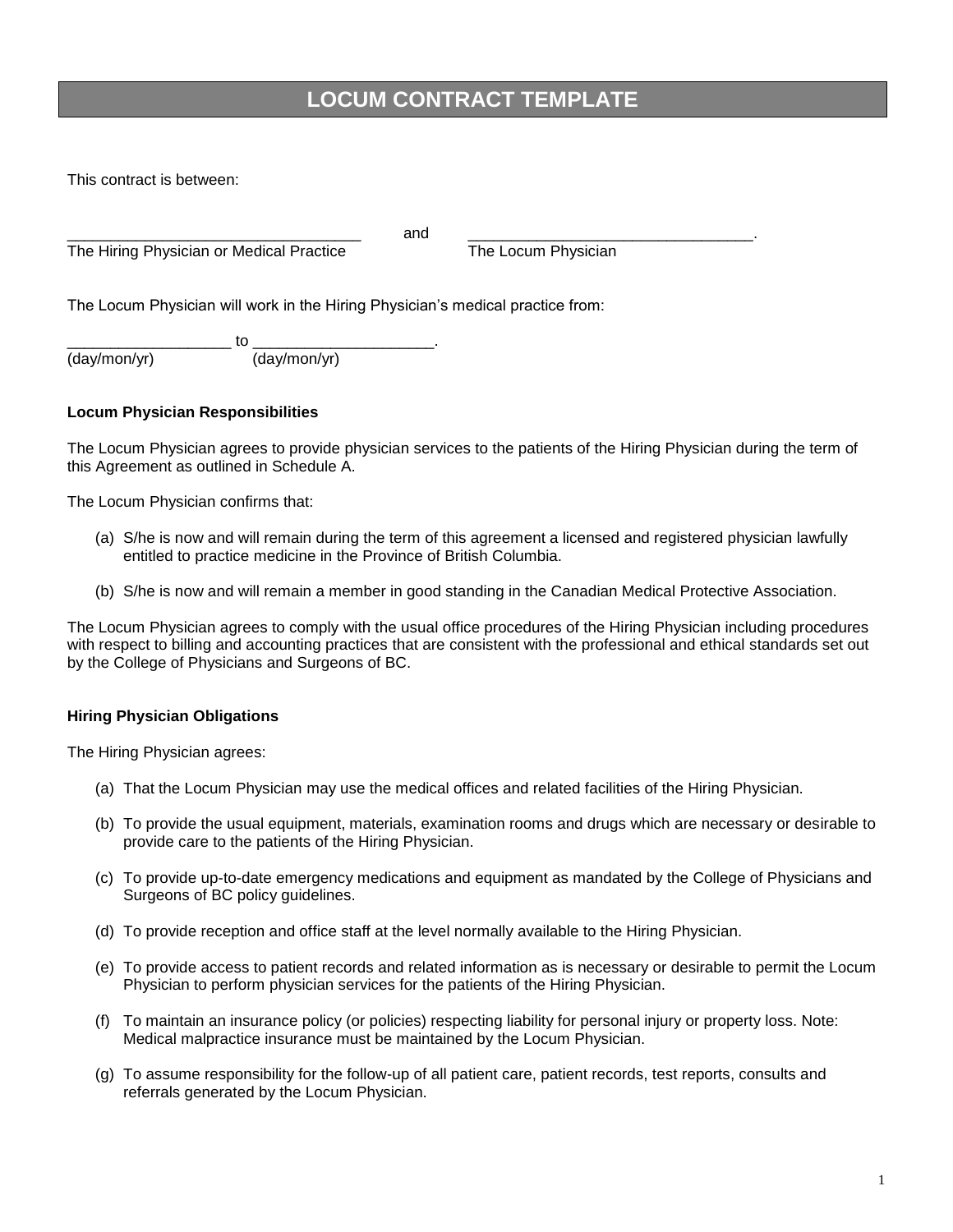### **Payment Terms**

The Locum Physician will record on a day sheet or billing program the fee codes or fees charged and diagnostic codes for all services rendered on behalf of the Hiring Physician. Fees charged will be in accordance with MSP regulations and commonly accepted medical practice policies.

Agreed to work location(s), work arrangements and payment details are specified in Schedule A.

| Cheques will be made out to: |                                                                                                                                                                                                                               |                                                                                                                                                                                                                                                |
|------------------------------|-------------------------------------------------------------------------------------------------------------------------------------------------------------------------------------------------------------------------------|------------------------------------------------------------------------------------------------------------------------------------------------------------------------------------------------------------------------------------------------|
|                              | on locum preference)                                                                                                                                                                                                          | (Indicate personal name of Locum Physician to be used or corporate name to be used, based                                                                                                                                                      |
| Cheques will be mailed to:   |                                                                                                                                                                                                                               |                                                                                                                                                                                                                                                |
|                              | and the state of the state of the state of the state of the state of the state of the state of the state of the                                                                                                               |                                                                                                                                                                                                                                                |
|                              | The terms of this contract and the agreements specified in Schedule A are agreed to by:                                                                                                                                       |                                                                                                                                                                                                                                                |
| <b>SIGNATURES</b>            |                                                                                                                                                                                                                               |                                                                                                                                                                                                                                                |
| <b>Hiring Physician:</b>     |                                                                                                                                                                                                                               |                                                                                                                                                                                                                                                |
|                              | Name: Name: Name: Name: Name: Name: Name: Name: Name: Name: Name: Name: Name: Name: Name: Name: Name: Name: Name: Name: Name: Name: Name: Name: Name: Name: Name: Name: Name: Name: Name: Name: Name: Name: Name: Name: Name: | Date: the contract of the contract of the contract of the contract of the contract of the contract of the contract of the contract of the contract of the contract of the contract of the contract of the contract of the cont<br>(day/mon/yr) |
| <b>Locum Physician:</b>      |                                                                                                                                                                                                                               |                                                                                                                                                                                                                                                |
|                              |                                                                                                                                                                                                                               |                                                                                                                                                                                                                                                |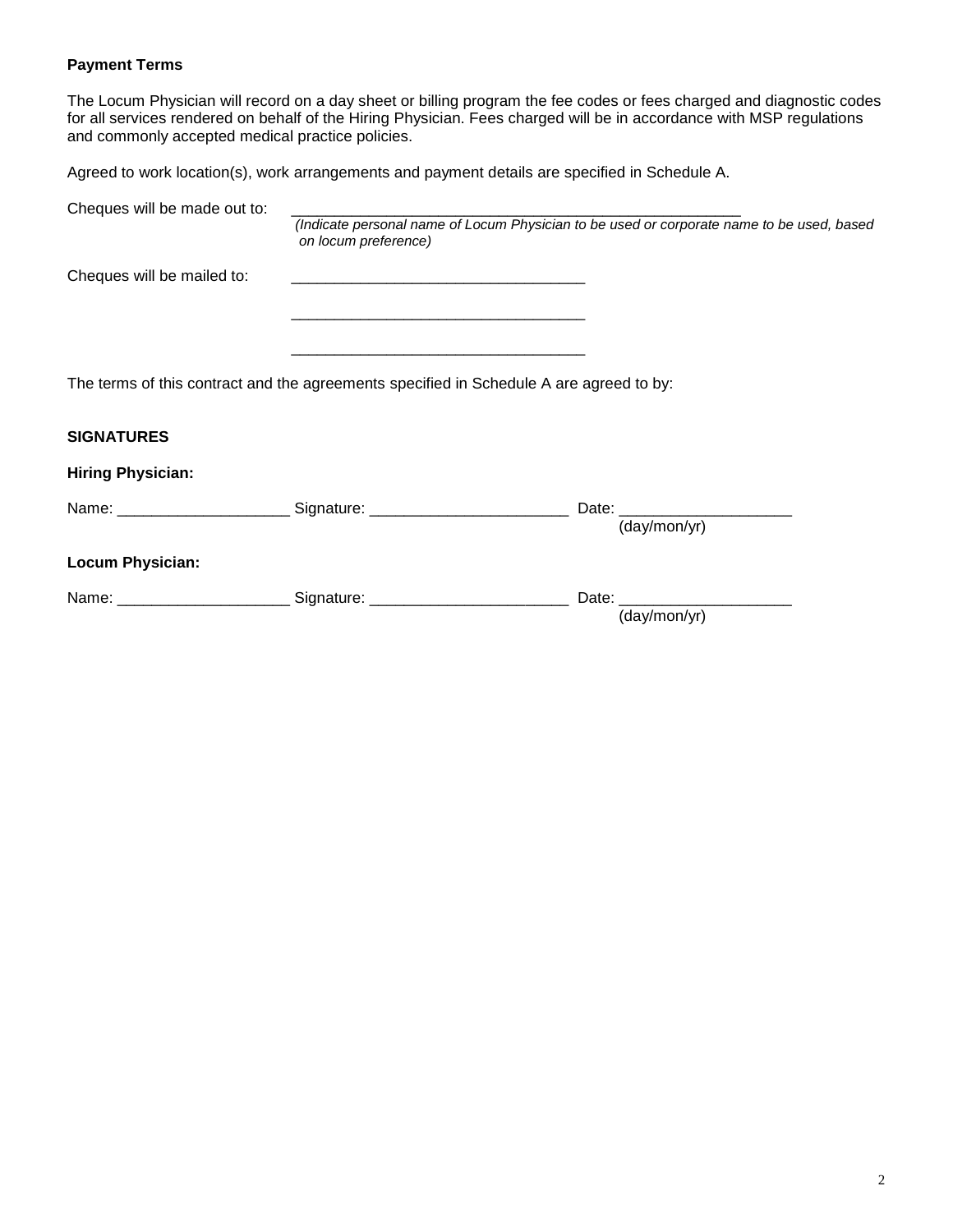# **SCHEDULE A**

#### **Period to be Covered**

|   | <b>Contract Contract Contract</b><br>-<br>ັ |
|---|---------------------------------------------|
| ີ | ີ<br>. .                                    |

## **Work Location(s)**

e.g. for office(s), clinic(s), extended care/ nursing home facility(s), etc.

|  |  | 1. Office/ facility:<br>Address: |  |  | 2. Office/ facility:<br>Address: |  |  |
|--|--|----------------------------------|--|--|----------------------------------|--|--|
|--|--|----------------------------------|--|--|----------------------------------|--|--|

### **Weekly Schedule**

| Day       | <b>Hours</b> (write in hours) | Location (circle appropriate location) |
|-----------|-------------------------------|----------------------------------------|
| Monday    |                               | Location 2<br>Location 1               |
| Tuesday   |                               | Location 1<br>Location 2               |
| Wednesday |                               | Location 1<br>Location 2               |
| Thursday  |                               | Location 2<br>Location 1               |
| Friday    |                               | Location 2<br>Location 1               |
| Saturday  |                               | Location 1<br>Location 2               |
| Sunday    |                               | Location 1<br>Location 2               |

### **Practice Requirements**

| 1. | On-call work required:                                              | $\Box$ None<br>$\Box$ Yes Details |
|----|---------------------------------------------------------------------|-----------------------------------|
| 2. | Hospital work (surgical assists,<br>hospitalist shifts, ER shifts): | $\Box$ None<br>□ Yes Details      |
| 3. | Obstetrical coverage:                                               | $\Box$ None<br>□ Yes Details      |
| 4. | Extended care/nursing home<br>and/ or home visits:                  | $\Box$ None<br>□ Yes Details      |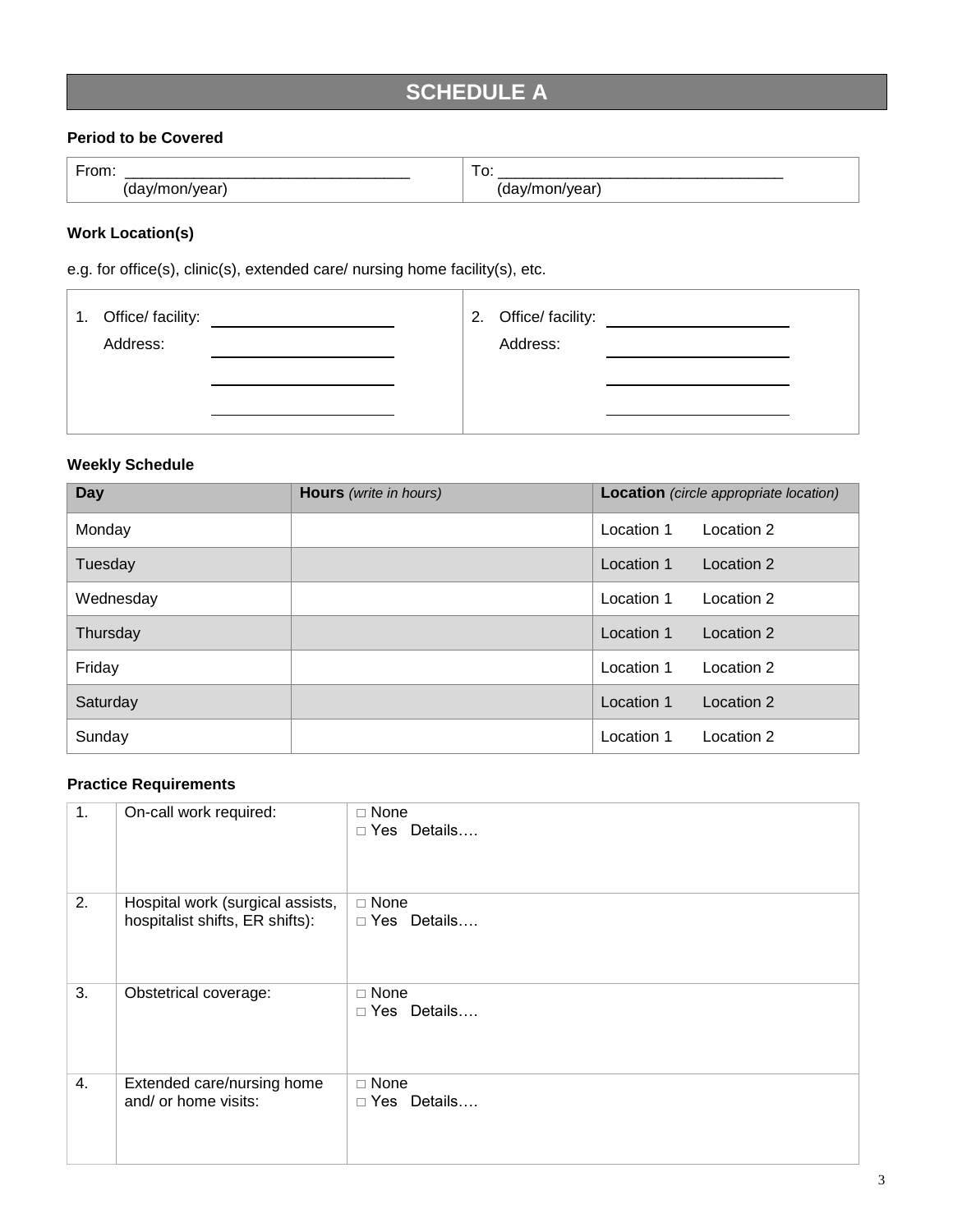| 5. | Teaching obligations<br>(med student/resident): | $\Box$ None<br>□ Yes Details |
|----|-------------------------------------------------|------------------------------|
|----|-------------------------------------------------|------------------------------|

## **Financial Terms**

| $\overline{1}$ . | Office-based billings split: _______________________ (70:30 split recommended)<br>Includes:                                                                                                                                                                                                                                                                                    |
|------------------|--------------------------------------------------------------------------------------------------------------------------------------------------------------------------------------------------------------------------------------------------------------------------------------------------------------------------------------------------------------------------------|
|                  | • MSP, WorkSafeBC, ICBC<br>• Non-insured visits (cosmetic procedures, out-of-province patients)<br>• In-office procedures, lab/tray fees                                                                                                                                                                                                                                       |
|                  | • In-office phone calls                                                                                                                                                                                                                                                                                                                                                        |
| 2.               | Form fees:<br>________________________________(90:10 split recommended)<br>Includes:<br>$\Box$ Sick notes<br>$\Box$ Other<br>$\Box$ Medico-legal reports<br>$\Box$ CL19 reports                                                                                                                                                                                                |
| 3.               | e.g. extended care visits, home visits, ER billings, hospital billing, obstetrics, out of office billed<br>hospital/ care facility phone calls                                                                                                                                                                                                                                 |
| $\overline{4}$ . | <b>GPSC</b> fees:<br>(Recommended that this be discussed and agreed to between the<br>Hiring physician & locum for locum terms of 6 months continuous duration or longer. In general the percentage split<br>should be commensurate with length of locum contract)<br>e.g. chronic disease management, complex care, prevention fees, palliative care fees, mental health fees |
| 5.               | Guaranteed minimums (if agreed)<br>The following amounts will be paid if net billings are less than the specified minimums agreed to below:<br>(select one of the 3 options below if a guaranteed minimum has been agreed to)                                                                                                                                                  |
|                  | $\Box$ Per week<br>$\frac{1}{2}$<br>$\frac{1}{2}$<br>$\Box$ Per day<br>$\Box$ Per hour<br>\$                                                                                                                                                                                                                                                                                   |
|                  | Note: Daily or hourly minimums will be calculated daily and not averaged over the term of the locum agreement.                                                                                                                                                                                                                                                                 |
| 6.               | Payments owed to the Locum physician will be paid by the Hiring physician every month or within 2<br>weeks of the completion of this contract. Any outstanding payments will be subject to interest charges of<br>2% per month. Payments will be based on:                                                                                                                     |
|                  | $\Box$ billings submitted (suggested for contracts of 1 month or less) - or -<br>$\Box$ billings actually paid (suggested for contracts greater than 1 month)                                                                                                                                                                                                                  |
| 7.               | Any retroactive payments received by the Hiring physician for services performed by the Locum<br>physician will be subject to the terms agreed to & documented in this Schedule. Payments will be paid to<br>the Locum physician within 30 days of receipt of payment from MSP. Any outstanding payments will be<br>subject to interest charges of 2% per month.               |

### **Other Agreements & Notes**